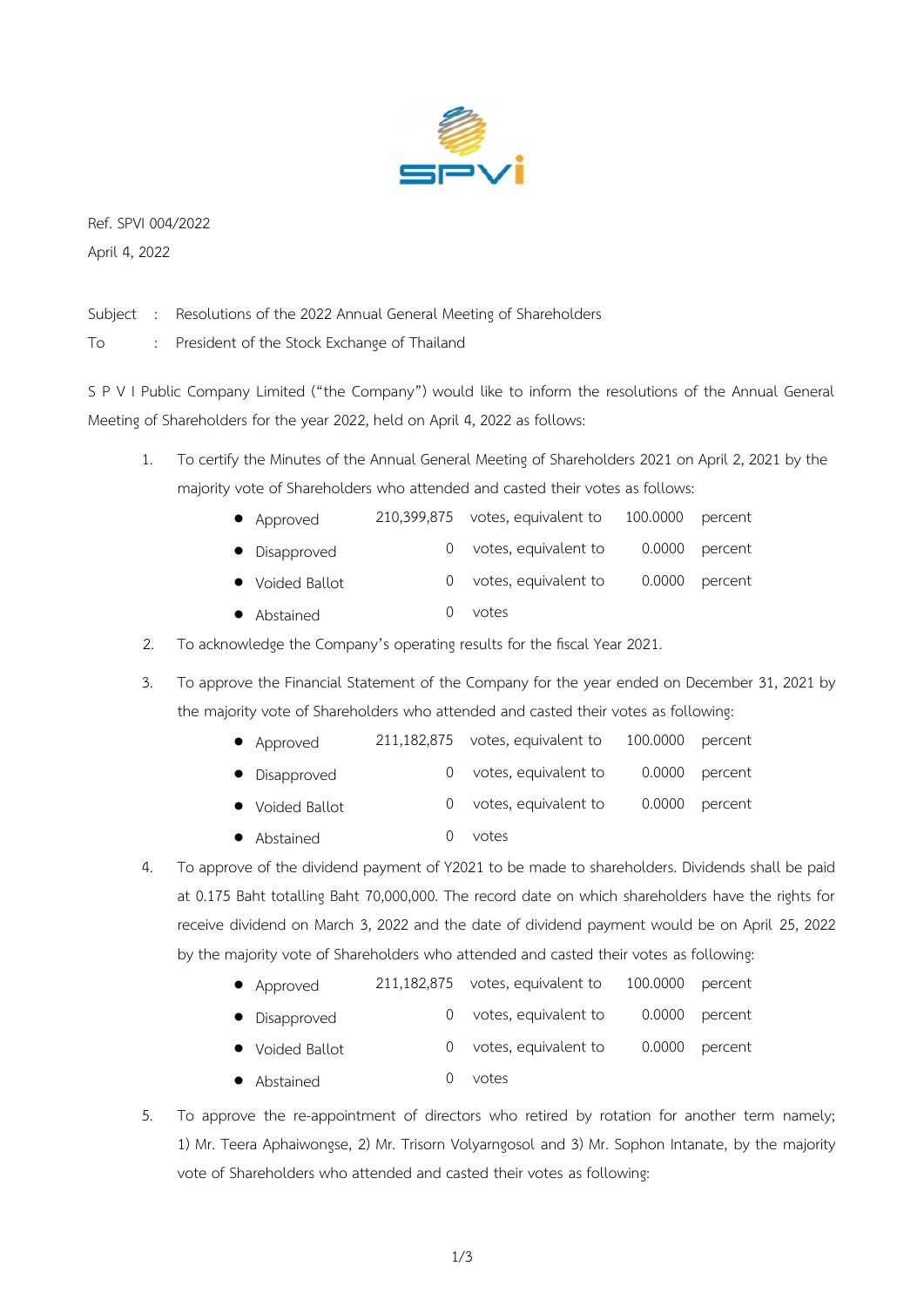1) Mr. Teera Aphaiwongse

| Approved                 |             |                      |                      | percent |
|--------------------------|-------------|----------------------|----------------------|---------|
| Disapproved              | 1,633,700   | votes, equivalent to | 0.7751               | percent |
| Voided Ballot            | 0           | votes, equivalent to | 0.0000               | percent |
| Abstained                | 400,000     | votes                |                      |         |
| Mr. Trisorn Volyarngosol |             |                      |                      |         |
| Approved                 | 185,158,759 | votes, equivalent to | 100.0000             | percent |
| Disapproved              | 0           | votes, equivalent to | 0.0000               | percent |
| Voided Ballot            | 0           | votes, equivalent to | 0.0000               | percent |
| Abstained                | 26,024,116  | votes                |                      |         |
| Mr. Sophon Intanate      |             |                      |                      |         |
| Approved                 | 209,549,275 | votes, equivalent to | 99.2265              | percent |
| Disapproved              | 1,633,600   | votes, equivalent to | 0.7735               | percent |
| Voided Ballot            | 0           | votes, equivalent to | 0.0000               | percent |
| Abstained                | 0           | votes                |                      |         |
|                          |             | 209,149,175          | votes, equivalent to | 99.2249 |

- 6. To approve approval of the determination of the directors' remuneration;
	- 6.1 To approve bonus for the directors in accordance with the operating result for the year ended December 31, 2021

| Chairman of the Board             | 520.000 Baht |  |
|-----------------------------------|--------------|--|
| Directors / Independent Directors | 240,000 Baht |  |

Mr. Trisorn Volyarngosol and Mrs. Petcharat Volyarngosol proposed not to receive the bonus from Director position because they are the Company's permanent employee.

The matter was approved by the vote of not less than two-third of shareholders who attended as follows:

|     | Approved                                       | 211,182,875 | votes, equivalent to | 100.0000 | percent         |
|-----|------------------------------------------------|-------------|----------------------|----------|-----------------|
|     | Disapproved                                    | 0           | votes, equivalent to | 0.0000   | percent         |
|     | Voided Ballot                                  | $\theta$    | votes, equivalent to | 0.0000   | percent         |
|     | Abstained                                      | $\theta$    | votes, equivalent to | 0.0000   | percent         |
| 6.2 | To approve the 2022 remuneration for directors |             |                      |          |                 |
|     | Chairman of the Board                          |             | monthly remuneration |          | 130,000 / month |
|     | Vice Chairman of the Board                     |             | monthly remuneration |          | 60,000 / month  |
|     | Chairman of Audit Committee                    |             | monthly remuneration |          | 20,000 / month  |
|     | Directors/Independent Directors                |             | monthly remuneration |          | 40,000 / month  |
|     | Member of Audit Committee                      |             | monthly remuneration |          | 10,000 /month   |